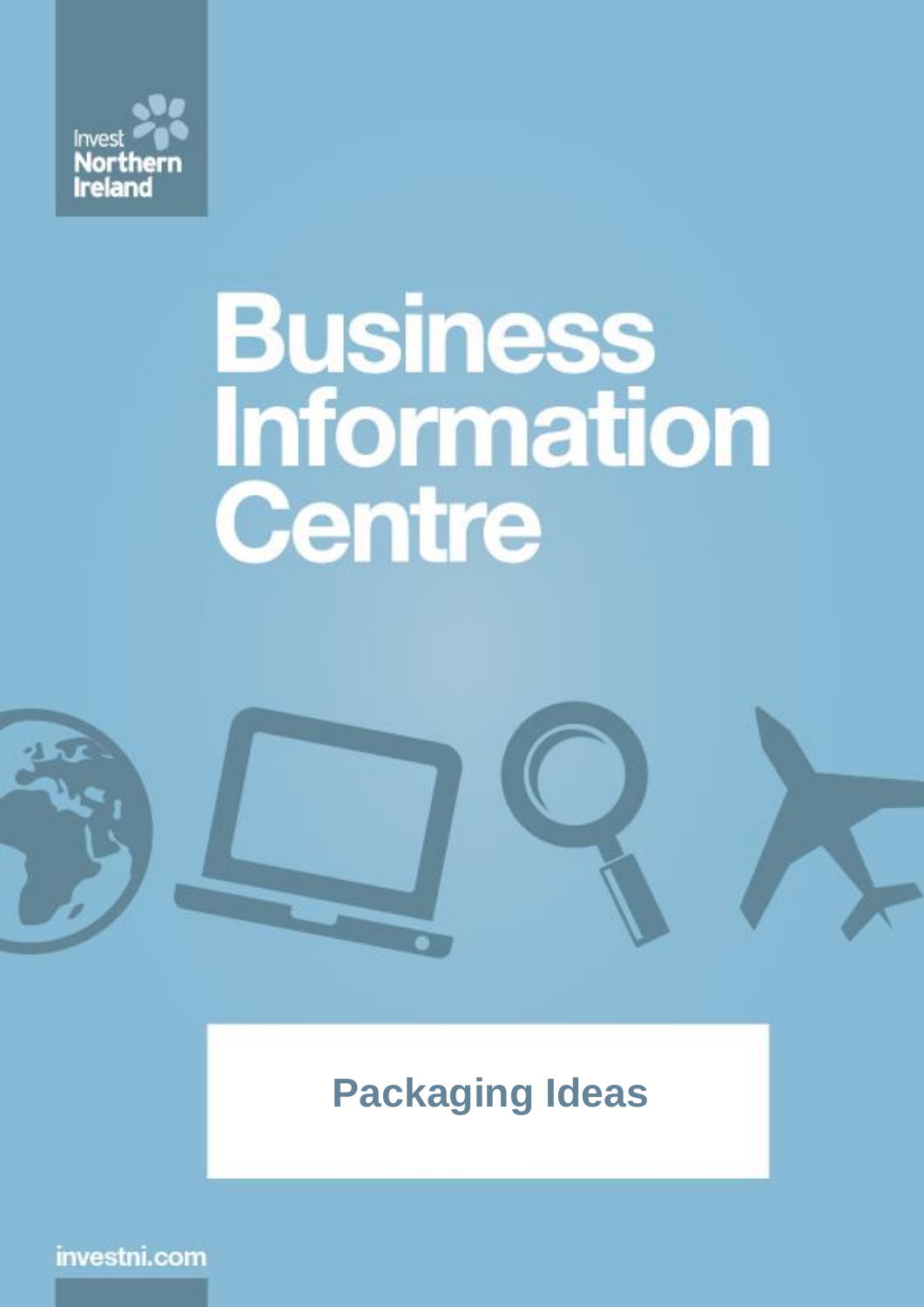



**How can your packaging impress your customers? What type of packaging are your competitors using? Who has developed innovative approaches to functionality and design? ..... How can you save yourself time and money by using accurate research?**

Our Business Information Centre, based in Invest NI headquarters in Bedford Street, Belfast, offers you access to worldwide market research, company databases, tenders alerts and other business information. It holds a range of information about packaging in various consumer sectors. Some examples are given below. Please contact us to make an appointment:

#### **CONTACT US**

**Tel:** 028 9069 8135 **E-mail: [bic@investni.com](mailto:bic@investni.com)** Bedford Square, Bedford Street, Belfast, BT2 7ES.

Invest Northern Ireland,

#### **CANADEAN**

**Pack-Track** –by Canadean Intelligence

An interactive database which tracks new packaging innovations which arrive on supermarket shelves around the world. It can help to: shorten packaging development pipelines; add value by finding unique points of differentiation; develop branding with confidence … assess the impact of a pack idea as the consumer sees it on the shelf – see sample on back page.

#### **Product Launch Database**

Data on thousands of consumer product launches, gathered by researchers and shoppers worldwide:



With the release of new The Better Chip Cheese & Chips Snack, Fresh Gourmet Co., LLC is aiming to offer an easy-to-consume bite-size snack for cheese lovers. The product in a 2.5 oz. gable-top paperboard box, with a clear window to view the chips, is a combination of chips and 100% cheese baked into a chip. …. Pack copy states, "Bold flavor. Simple ingredients. Better snacking." and indicates the chips to be gluten free, an excellent source of calcium, and to have 8g of protein, positioning it as a healthy snack choice

E: bic@investni.com Tel: 0800 181 4422 investni.com

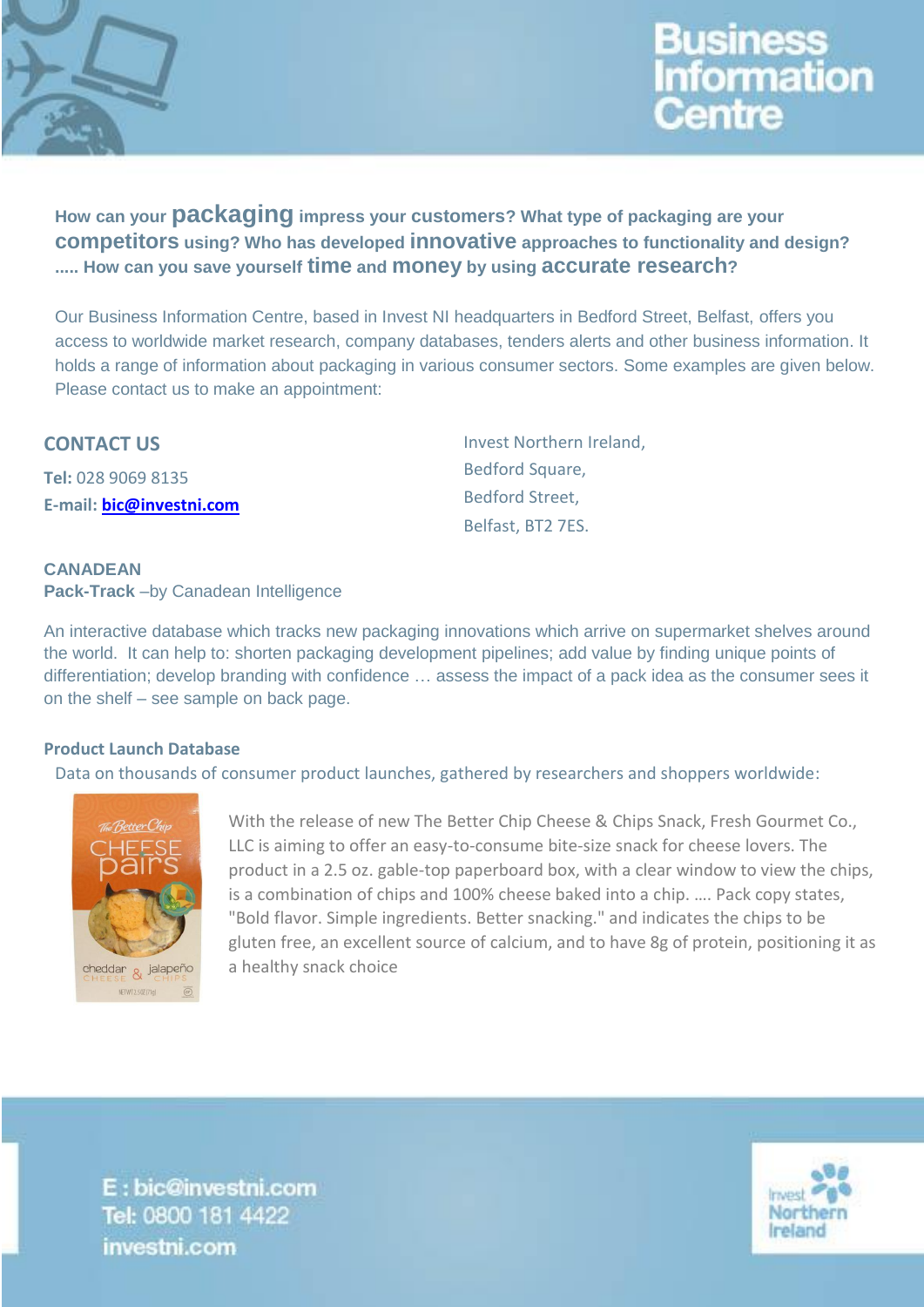

### **Business** nformation Centre

#### **Adding Value Through Packaging: Alcoholic Beverages**

The alcoholic beverages sector has seen some notable packaging innovations recently in terms of sensory appeal, improved convenience and added functionality.

#### **Labeling innovation is getting stronger within the alcoholic drinks category**

The alcoholic drinks category is increasingly concerned with engaging consumers from their position on the shelf, focusing not just on advertising but also on the labels that sell their products in the store.

#### **Adding Value Through Packaging: Haircare**

The haircare sector has seen some notable packaging innovations recently in terms of sensory appeal, improved convenience, added functionality and environmental sustainability.

#### **Conference Presentation: Packaging in an Age of Fragmented Media – Implications for FMCG Brands**

People are paying less attention to traditional advertising, giving brands less exposure among consumers. A product's packaging may be the first time that the consumer encounters the brand – whether this is in-store or virtually when online shopping or researching products.

#### **MINTEL**

#### **Food Packaging Trends - UK - January 2016**

"Packaging concepts which disrupt the norm and offer an alternative to the homogeneity of the mass-market food market resonate with many young consumers. Here, both unique packaging designs and customisation can win favour, lending even large brands a personal feel." See partial table below

*"Which, if any, of the following features of product packaging are/would be most useful to you? Packaging that…"*

#### Base: 2,000 internet users aged 16+